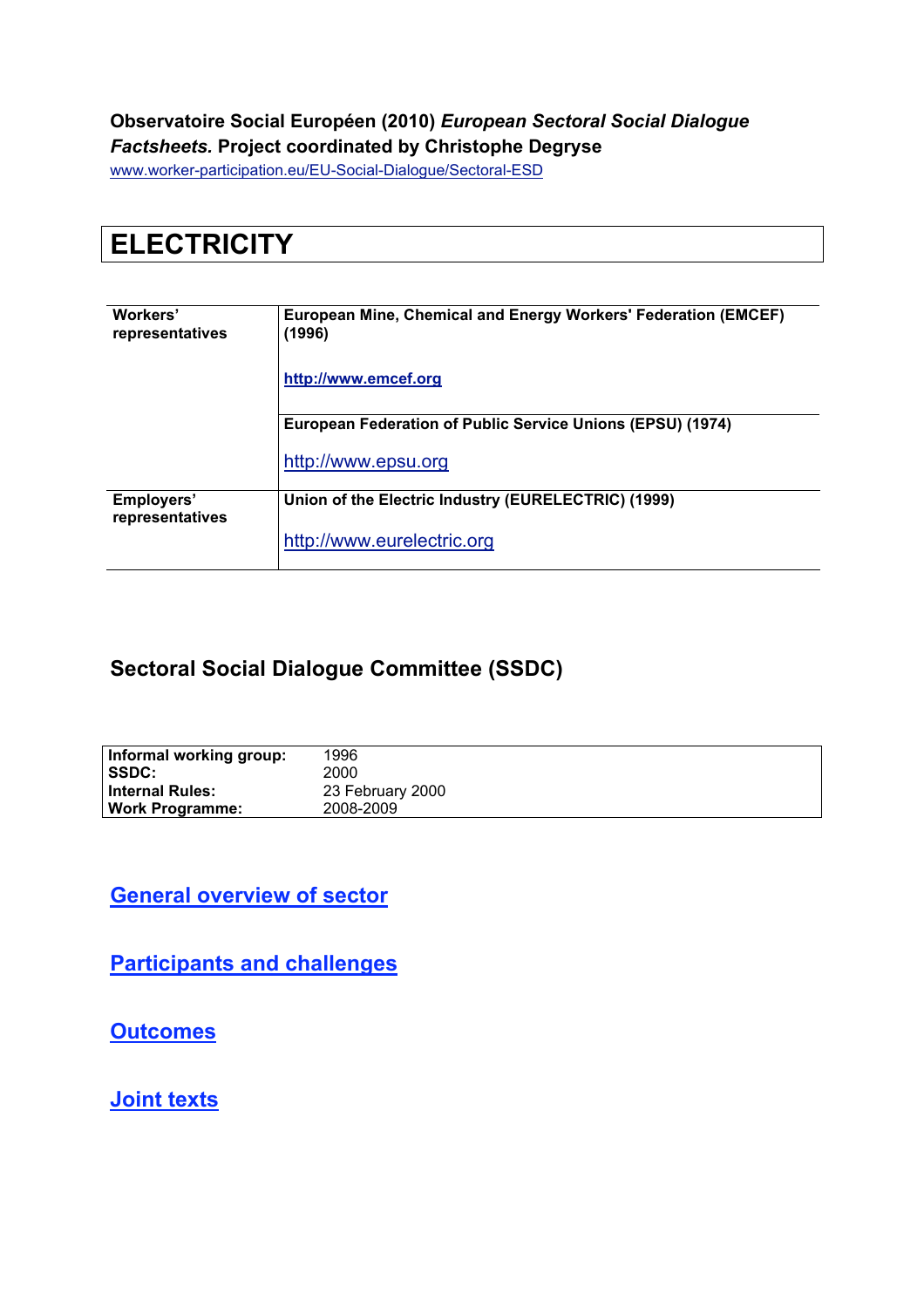#### **GENERAL OVERVIEW OF SECTOR**

**Originally, the European Community only took shape in the energy sector by virtue of the ECSC (European Coal and Steel Community) Treaty and the EAEC (European Atomic Energy Community) Treaty. In 1974, following the first oil shock, it proved necessary to establish an energy strategy so as to minimise the after-effects.**

The Community gradually began to lay down common energy objectives during the 1980s. In the early 1990s the energy sector entered a period of change characterised by Europe's growing energy dependence (48.2% of energy requirements were imported in 1996), by the need for environmental protection owing to the growth in consumption, and by the geopolitical transformations (collapse of the Soviet Union) affecting both the Community's supplies and the growth in consumption.

The electricity sector in Europe currently encompasses around 11,000 companies and accounts for 77% of total added value in the energy sector, the remainder deriving from the gas and hot water supply industries. Electricity represents 20.6% of end-use energy consumption in the EU. It is generated to the tune of 57.7% by traditional power stations, 18.4% by hydroelectricity and 17.6% by nuclear power stations.

In the late 1990s the European Union put in place a policy of liberalising and Europeanising the electricity and gas markets. This policy made provision for price liberalisation, the unbundling of electricity transport and distribution from generation and consumer supply, and freedom for companies and consumers alike to choose their supplier. A transnational infrastructure (trans-European networks) was furthermore established to facilitate international and interregional trade in electricity.

Liberalisation led in many Member States to the privatisation of companies in the sector. The energy market nevertheless remains more tightly regulated than other sectors. It is highly concentrated: although the number of companies has risen, the new entrants often hold only a minimal market share, and the sector has undergone a major wave of mergers and acquisitions over the past decade.

Market opening and liberalisation have resulted in a substantial decline in employment since the mid 1990s, but the decline now seems to have ended; the sector might even experience labour shortages among the most highly skilled employees, owing to an image which is insufficiently attractive to young graduates. According to Eurostat, the electricity sector still employed approximately 870,000 people in the mid 2000s. The job losses associated with market opening since 1995 are thought to represent a drop of approximately 25% in total employment in the "old" EU Member States.

EU energy policy must likewise take account of the Union's commitment to reducing greenhouse gas emissions (80% of which derive from the energy sector). One major challenge for the sector at present is combating climate disruption, through greater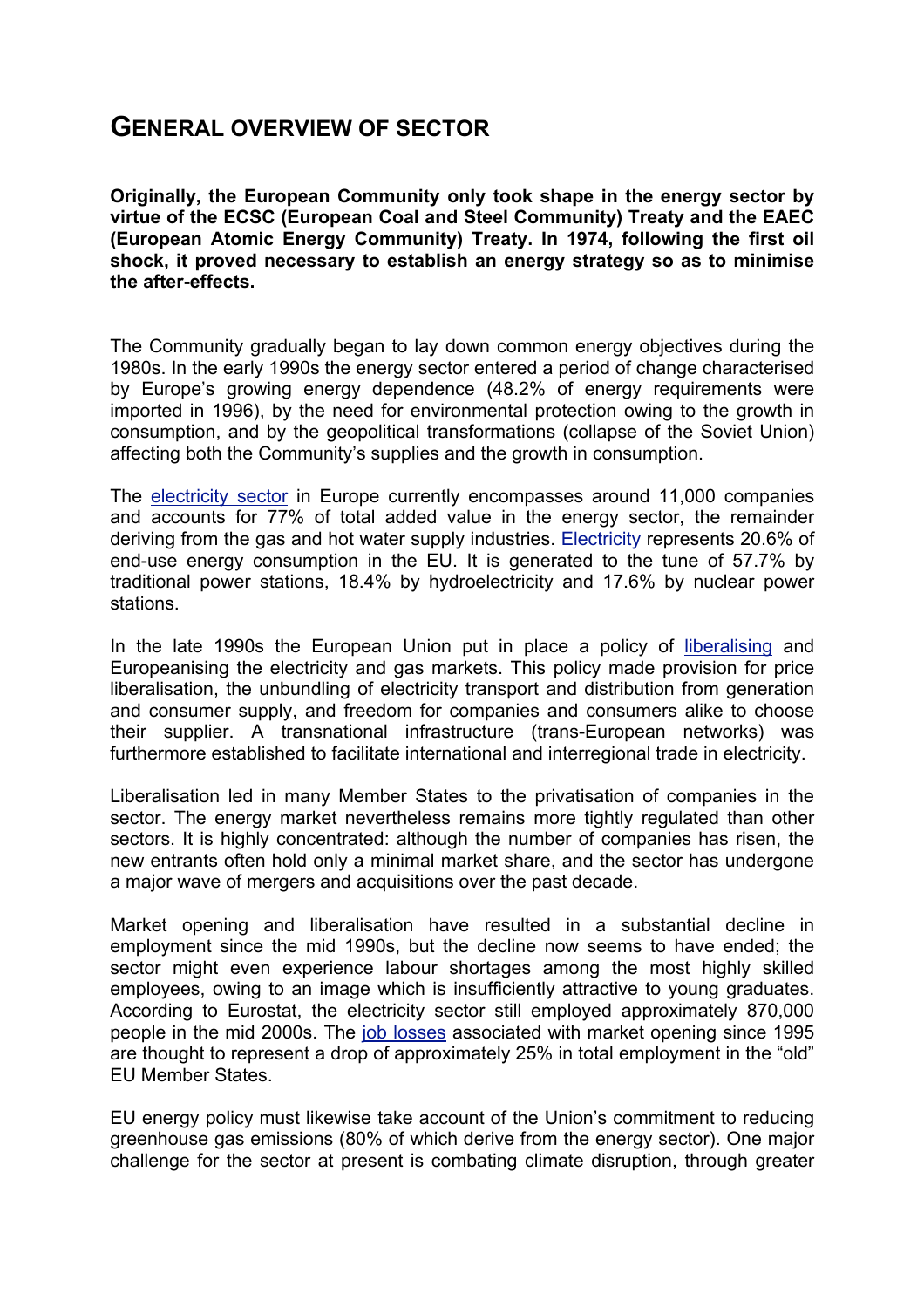use of renewables, energy efficiency, the development of electric vehicles, and so on.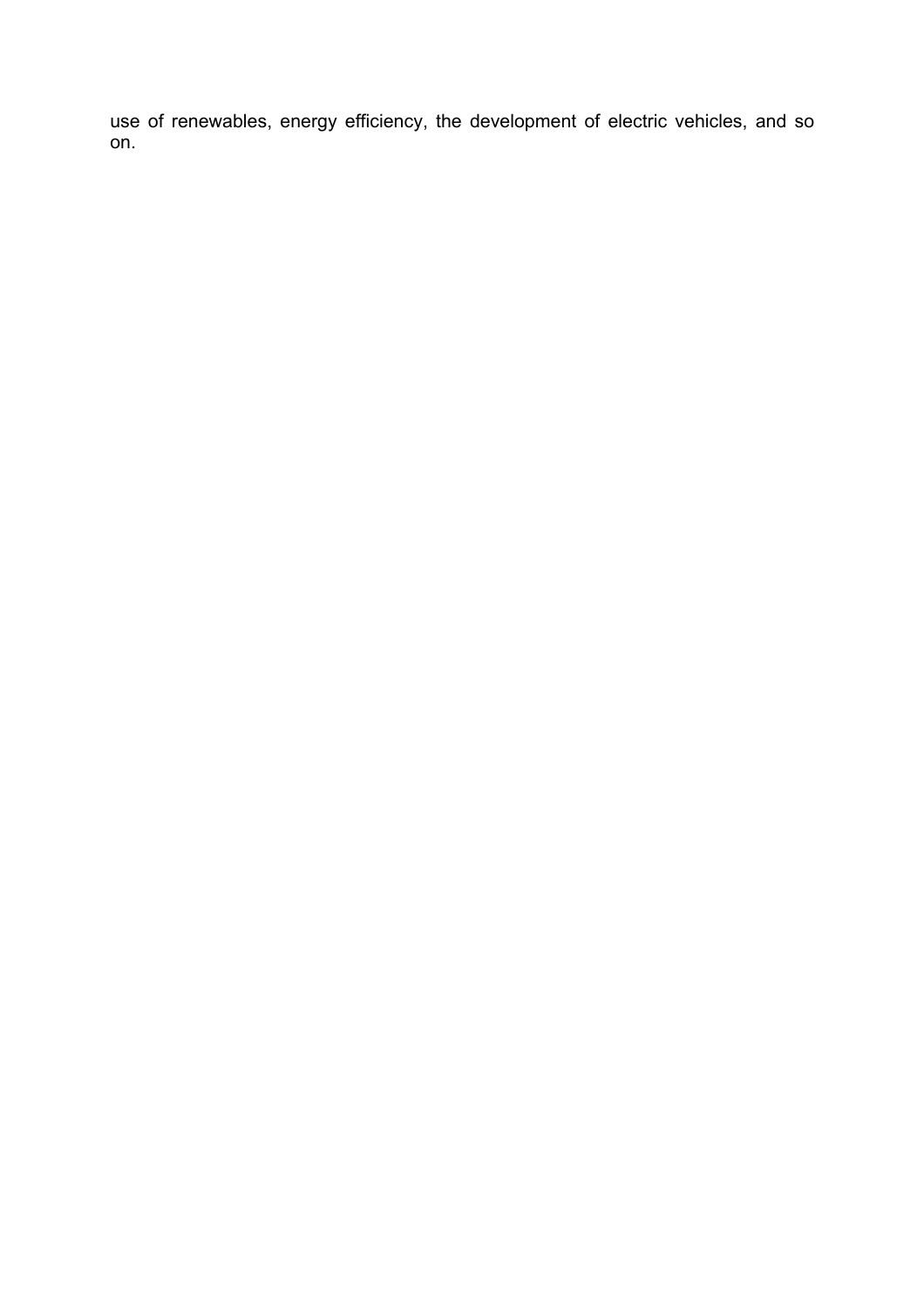### **PARTICIPANTS AND CHALLENGES**

**European social dialogue in the electricity sector was institutionalised by the setting up of a Sectoral Social Dialogue Committee (SSDC) in February 2000, a few years after the elaboration of a discussion paper on health and safety in the workplace and a study of gender equality, both carried out in the late 1990s.**

The employers are represented by EURELECTRIC, a body created in 1999 following a merger between two sectoral associations (UNIPEDE and EURELECTRIC), while trade union representation is the task of EMCEF (the European Mine, Chemical and Energy Workers' Federation) and the European Federation of Public Service Unions (EPSU).

Energy liberalisation and its social implications have been central to social dialogue ever since the founding of the SSDC. In 2000 the social partners drew up a joint opinion about an initial study carried out for the Commission on the likely social implications of liberalisation and the scale of job cuts. In 2007 they signed a declaration on the same topic, stressing in particular the need to devote careful attention to employment trends among subcontractors and in electricity-intensive industries.

The social partners have also addressed themselves to the changing skills required by employees as a result of transformations in the sector, and to continuing training: they have issued a study and declaration on lifelong learning (2002-2003) and a declaration on future skills needs in the sector (2004). More recently, in 2008, they produced a "toolkit" for socially responsible restructuring, based on a study of best practice.

Other noteworthy topics covered in the social dialogue are:

- a) ageing of the labour force and its effects in terms of employment and skills ("Toolkit on promoting age diversity and age management strategies", in 2008);
- b) equal opportunities and diversity (2003 recommendation, 2004 report and a toolkit/best practice guide in 2007);
- c) health and safety and training (2006 recommendation);
- d) corporate social responsibility (2004 declaration, 2007 report and another declaration in 2009).

In addition, the social partners have held a conference and issued a declaration on the social implications of restructuring in the central and eastern European countries (2002), as well as producing two joint opinions on the social aspects of establishing a European Energy Community in South East Europe (2004 and 2007). Finally, they have signed four documents aimed at implementing in the electricity sector some agreements reached by the cross-industry social partners (on telework in 2002, workrelated stress in 2004 and 2007, and harassment and violence at work in 2007). They are currently looking into the social impact of EU environmental policies.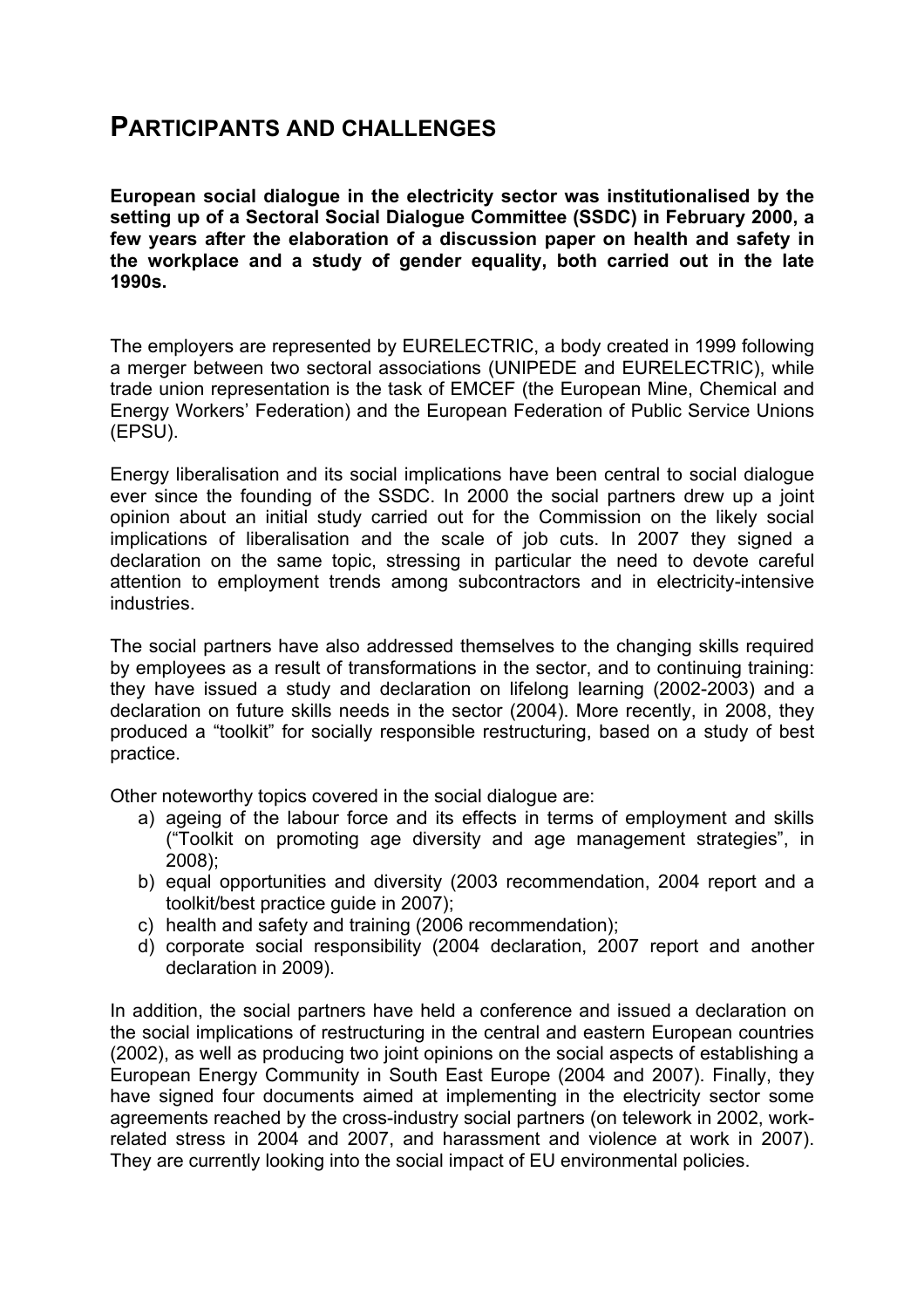### **OUTCOMES**

**European social dialogue in the electricity sector is very varied. It has, since its inception, explored topics as diverse as working conditions, social aspects of Community policies, corporate social responsibility, restructuring, health and safety, and EU enlargement, among others.** 

The European Social Observatory, in its typology, likens the electricity sector to other sectors – telecommunications, postal services and building – all of which are coping with "competition and interconnection within the national arena". These sectors, which are only moderately affected by Community policies, are highly exposed to European legislative activity but have little exposure to international competition.

It is noticeable that the social partners in the electricity industry have issued relatively few joint opinions compared to other sectors with similar characteristics: the joint opposition to the direction of travel of Community policy-making (liberalisation) that is reflected in the signing of such opinions, most notably in the telecommunications and railways sectors during the 1990s, has not been apparent in the electricity sector, where the social partners have addressed themselves primarily to the social implications of liberalisation. Indeed, ever since the start of social dialogue the sector's employers have always been in favour of the reforms introduced by the **Commission** 

Another noteworthy feature of social dialogue in the electricity sector is the production of a large number of toolkits incorporating best practice guides, intended for national social partner organisations, while at the same time ensuring that common policies and their social consequences are kept under review.

The negotiation of agreements is not currently part of the scope of the SSDC, which is therefore only indirectly involved in social regulation of the sector. However, the social partners have adopted a number of documents which reflect reciprocal commitments (declarations and recommendations) in respect of restructuring, telework, equal opportunities and discrimination, skills, lifelong learning, stress, violence at work, and so on.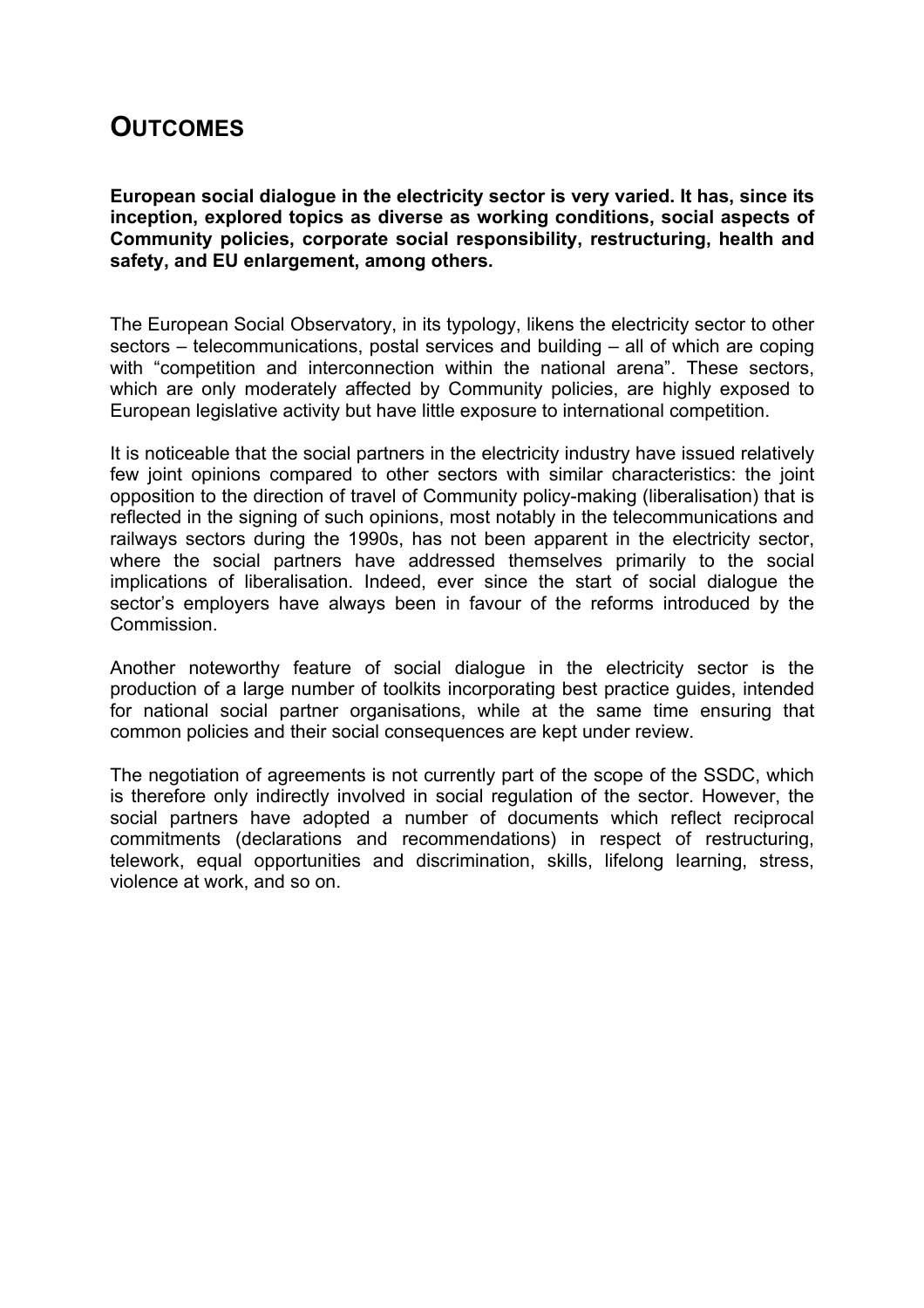## **JOINT TEXTS**

**The "electricity" sectoral social dialogue has resulted, since 1996, in the adoption of 21 joint texts.**



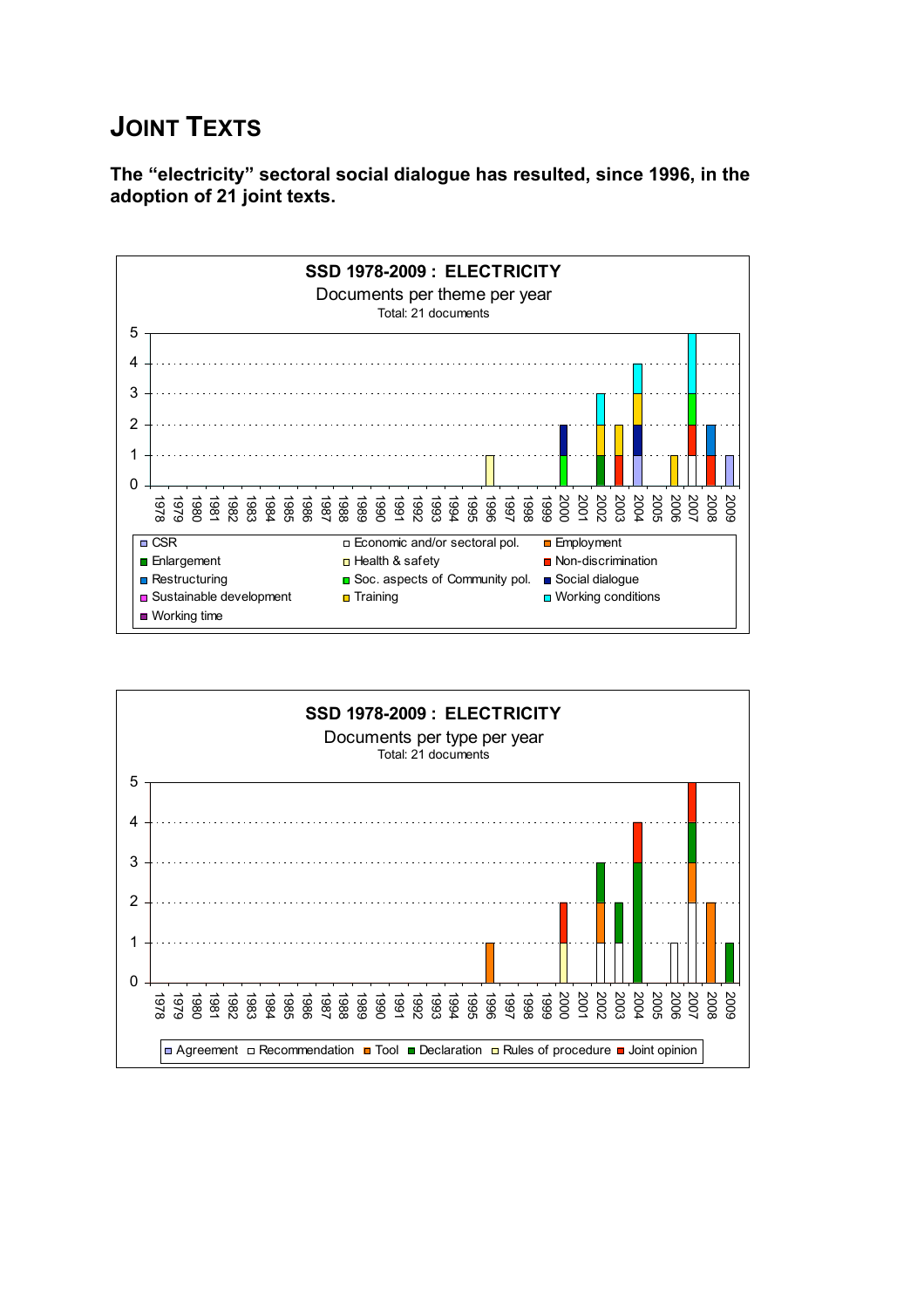| <b>Date</b> | <b>Title</b>                                                                                                                                                                   | <b>Theme</b>                               | <b>Type</b>    | <b>Addressee</b>            |
|-------------|--------------------------------------------------------------------------------------------------------------------------------------------------------------------------------|--------------------------------------------|----------------|-----------------------------|
| 22/06/2009  | EURELECTRIC / EPSU /<br><b>EMCEF Joint Position on the</b><br>Social Aspects of Corporate<br>Social Responsibility in the                                                      | Corporate social<br>responsibility         | Declaration    | European social partners    |
| 15/12/2008  | <b>European Electricity Industry</b><br>Demographic Change in the<br>Electricity Industry in Europe.<br>Toolkit on promoting age<br>diversity and age<br>management strategies | Non-<br>discrimination                     | Tool           | National organisations      |
| 15/12/2008  | Restructuring in the Electricity<br>Industry: A Toolkit for Socially<br><b>Responsible Restructuring</b><br>with a Best Practice Guide                                         | Restructuring                              | Tool           | National organisations      |
| 07/12/2007  | Joint Declaration on<br>Employment Effects of the<br>Opening of Electricity & Gas<br>Markets (Ecotec Study) -<br>Conclusions of the Social<br>Partners                         | Social aspects of<br>Community<br>policies | Declaration    | European social partners    |
| 07/12/2007  | Joint Statement on the Social<br>Aspects of the European<br><b>Energy Community (South</b><br>East Europe) and the<br>Implementation of the<br>Memorandum of<br>Understanding  | Economic and/or<br>sectoral policies       | Joint opinion  | National public authorities |
| 27/11/2007  | Joint Declaration on Stress                                                                                                                                                    | Working<br>conditions                      | Recommendation | National organisations      |
| 27/11/2007  | Joint Declaration on<br>Harassment and Violence at<br>Work                                                                                                                     | Working<br>conditions                      | Recommendation | National organisations      |
| 01/03/2007  | Equal opportunities and<br>diversity toolkit / best<br>practices guide                                                                                                         | Non-<br>discrimination                     | Tool           | National organisations      |
| 13/12/2006  | Health & Safety and Training<br>Policy statement<br>EURELECTRIC - EPSU -<br><b>EMCEF</b>                                                                                       | Training                                   | Recommendation | National organisations      |
| 15/12/2004  | South East European energy<br>community - the European<br>electricity sector needs an<br>extended social dialogue -<br>joint statement of Eurelectric<br>and EPSU/EMCEF        | Social dialogue                            | Joint opinion  | European institutions       |
| 15/12/2004  | Joint declaration on work-<br>related stress                                                                                                                                   | Working<br>conditions                      | Declaration    | National organisations      |
| 01/12/2004  | Corporate Social<br>Responsibility and the<br>European Electricity Sector                                                                                                      | Corporate social<br>responsibility         | Declaration    | European social partners    |
| 22/06/2004  | Joint statement on the future<br>skills needs in the European<br>electricity sector                                                                                            | Training                                   | Declaration    | National organisations      |
| 12/06/2003  | Joint statement of<br>EURELECTRIC, EMCEF and<br>EPSU and final report on the<br>study on life-long learning in<br>the electricity sector                                       | Training                                   | Declaration    | European social partners    |
| 01/06/2003  | Joint declaration of the Union<br>of the electricity industry-<br><b>EURELECTRIC and</b><br>EPSU/EMCEF on equal<br>opportunities/ diversity                                    | Non-<br>discrimination                     | Recommendation | National organisations      |